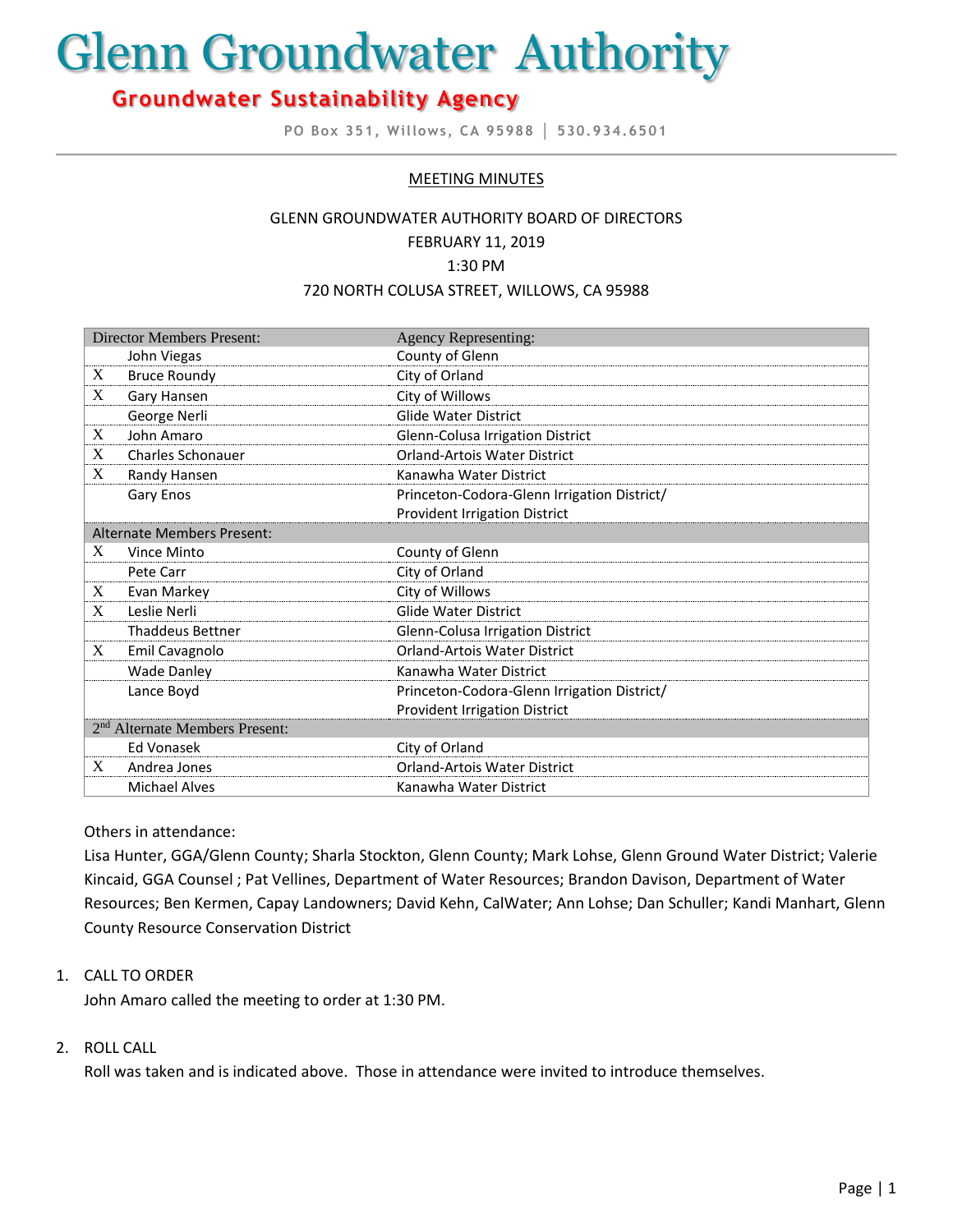#### 3. APPROVAL OF MINUTES

a. Approval of meeting minutes from January 14, 2019.

The meeting minutes from January 14, 2019 were approved as submitted. Motion: Chuck Schonauer, Second: Gary Hansen, Vote: Unanimous

### 4. PERIOD OF PUBLIC COMMENT

Lisa Hunter mentioned the Department of Water Resources (DWR) released the "2017 GPS Survey of the Sacramento Valley Subsidence Network" and she provided Board members with "2017 Sacramento Valley GPS Survey Project Fact Sheet" handouts.

## 5. STAFF UPDATES

Lisa Hunter reviewed the program manager report included in the backup material and highlighted a few items including:

- Continuing to distribute SGMA Fact Sheet, Subbasin Fact Sheet, and email distribution list signup sheet during grower permit renewals.
- California Fair Political Practices Commission (FPPC) Statement of Economic Interests (Form 700s) - 2018/2019 Forms are due April 2, 2019.
- Staff attended the Colusa Groundwater Authority (CGA) public workshop.
- HCM/Water Budget Project Update.
- GGA invoiced CGA for project costs associated with the HCM/Water Budget Project for reimbursement (\$13,058.50).

Additionally, Ms. Hunter mentioned the Glenn Groundwater Authority (GGA) website will be updated to include the Bylaws, the GGA Budget, and the funding/fee assessment process information if there are no objections. None were heard.

#### 6. FINANCIAL REPORT

- a. Review and accept Monthly Activities Report.
- b. Review and consider approval of claims.

The Monthly Activities Report and budget update were included in the meeting packet. There were no claims to consider. A motion was made to accept the Monthly Activities Report as presented.

Motion: Leslie Nerli, Second: Vince Minto, Vote: Unanimous

#### 7. PRESENTATION ON DATA MANAGEMENT SYSTEM BY I⦁GIS

The presentation did not occur and may be rescheduled at a later date.

#### 8. LONG-TERM FUNDING

- a. Receive update on long-term funding process and kick off meeting.
- b. Review policy questions and provide guidance as necessary.
- c. Review schedule and update on county tax roll deadlines; provide direction on schedule and potential tax roll contingencies.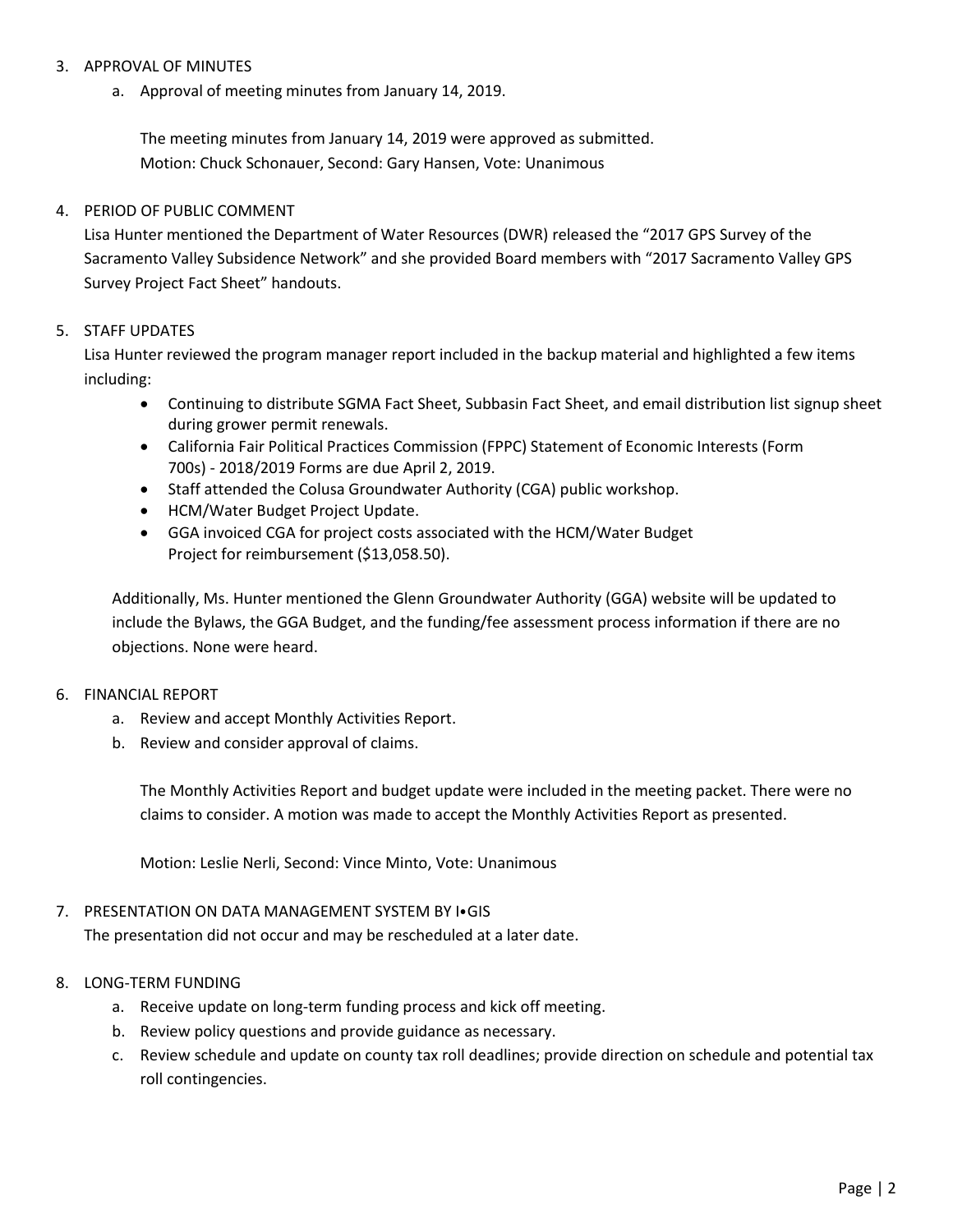d. Consider creating a Funding Ad Hoc Committee and authorize the committee to provide guidance to the consulting team including policy decisions, outreach materials, coordination efforts, and draft budget development; OR Consider assigning the above duties to an existing standing committee (Executive Committee, Stakeholder

e. Provide additional direction to Program Manager, Legal Counsel, and/or Committees as needed.

Valerie Kincaid reviewed the Long-Term Funding Report contained in the meeting packet including the kick off meeting with Provost & Pritchard, policy issues, schedule, billing, fee study/budget, and city parcel inclusion/exclusion from the 218 process. She also reminded the Board the 218 process is good for five years at which point, the fee would need to be re-assessed.

Policy questions included in the meeting packet were discussed. There was consensus that the rate structure is intended to provide SGMA coverage for all parcels and a flat rate per acre is appropriate. The City representatives indicated it seemed practical that the Cities each pay the flat per acre fee on behalf of the parcels located within the respective City's boundary and exclude the parcels from the 218 process. There was consensus on this approach. The border policy for parcels partially within the basin would be further vetted during committee discussions, after initial data is received. It was noted that government-owned parcel are exempt from property taxes, but could be billed from the GGA directly. Native American Lands are exempt from SGMA, although are encouraged to participate. It also seemed reasonable to include an indexed inflation factor in the fee study.

The Tentative Schedule included in the meeting packet is slightly more compressed (21 days shorter) than the original schedule to meet the August 10 County Department of Finance deadline to include a fee (if approved) to this year's tax bill. There are still a few remaining questions that may change the final schedule. There was consensus to move forward with the Tentative Schedule.

Ms. Kincaid clarified that once the fee study process has started there will be more information on parcels and related topics that will help guide parcel related questions including GIS/mapping policy decisions. Vince Minto suggested considering a minimum fee rather than a minimum parcel size. Ms. Hunter stated there will ample opportunities to provide direction on technical issues and policy questions as the study continues and prior to adoption.

After some discussion on delegating responsibilities to a committee, the Board decided to create a Funding Ad Hoc Committee and authorize the committee to provide guidance to the consulting team including policy decision, outreach materials, coordination efforts, and draft budget development. The Funding Ad Hoc Committee members selected are John Amaro, Leslie Nerli and Vince Minto.

#### 9. GLENN GROUND WATER DISTRICT UPDATE

Engagement Committee).

- a. Receive an update on Glenn Ground Water District.
- b. Provide direction as needed.

Ms. Hunter received an email from the Glenn Ground Water District inquiring about the process to request a seat on the GGA Board. It is expected the Glenn Ground Water District will formally request to participate in the near future. Ms. Hunter explained there might be some associated tasks the Board and/or Executive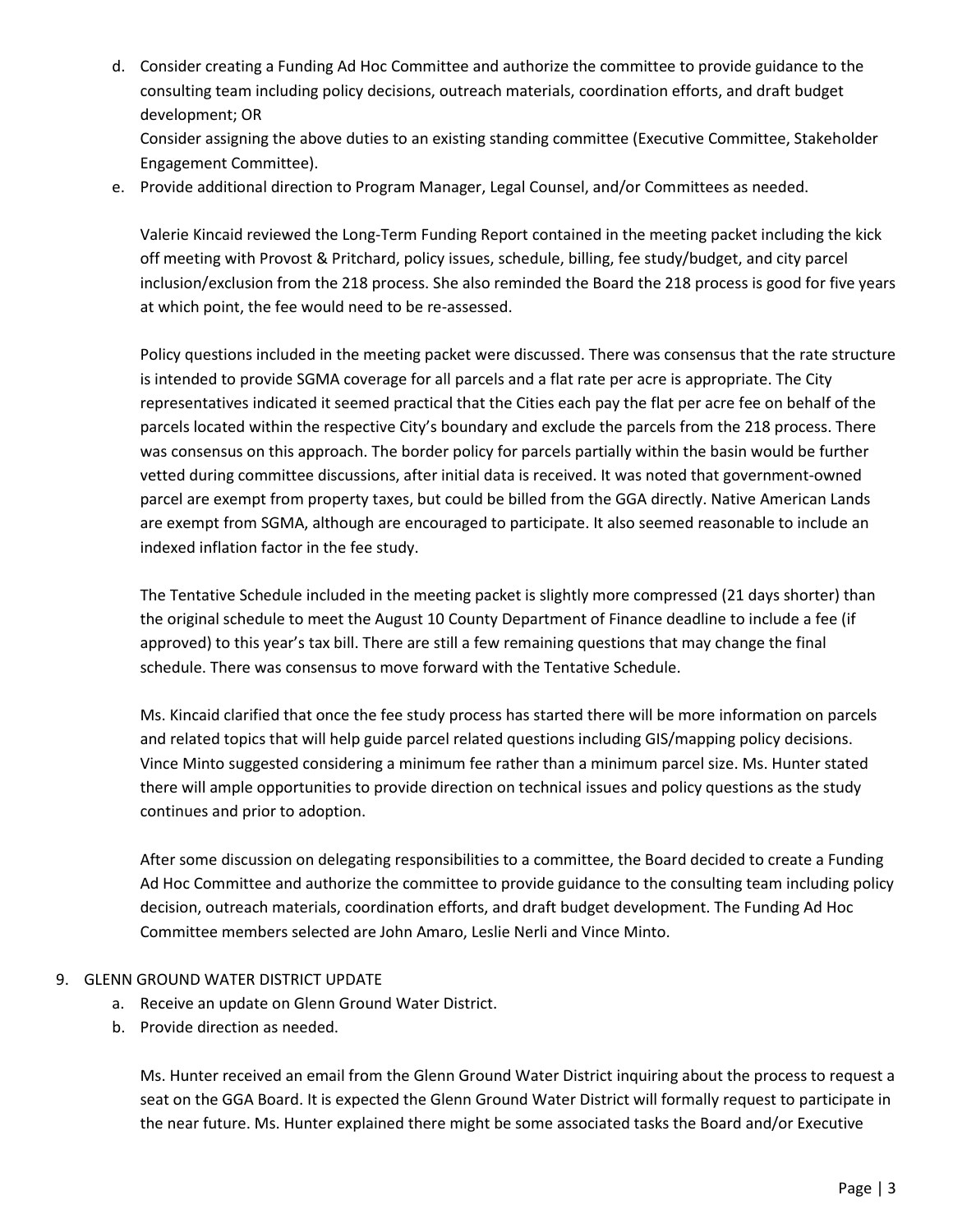Committee will need to work through concerning adding new agencies and a fair and equitable process including the potential for paying back fees.

# 10. SELECTION OF STANDING TECHNICAL ADVISORY COMMITTEE MEMBERS

- a. Review Technical Advisory Committee nominations received from member agencies.
- b. Consider selection of Technical Advisory Committee members; **OR** Direct the Executive Committee to review nominations received and provides recommendation to the Board on selection of Technical Advisory Committee members.

Ms. Hunter clarified that Thad Bettner indicated he would be willing to participate; however, if there was concern that he is an Alternate Board member, Zac Dickens would be the nomination from Glenn-Colusa Irrigation District. The Board authorized the formation of the Technical Advisory Committee (TAC) on April 19, 2018. The Board previously decided there would be five TAC members, with a technical background, representing diverse geographic areas and types of groundwater users. Nominations were made by GGA member agencies. The GGA Board is responsible to make membership appointments. The nominations received are included David Kehn, Michael Alves, Emil Cavagnolo, Mark Lohse, Thad Bettner or Zac Dickens, and Ron Stilwell.

Gary Hansen explained the reasoning for the nomination provided by the City of Willows (David Kehn) including his affiliation with CalWater and municipal water supply experience. Bruce Roundy concurred with Mr. Hansen's position. The GGA Board decided to consider having six members serve on the Technical Advisory Committee rather than five. There was a motion to select all six nominees, excluding Thad Bettner, for the standing Technical Advisory Committee. The committee members are David Kehn, Michael Alves, Emil Cavagnolo, Mark Lohse, Zac Dickens, and Ron Stilwell.

Motion: Leslie Nerli, Second: Gary Hansen, Vote: Unanimous

#### 11. COMMITTEE UPDATES

- a. Executive Committee
	- i. CGA/GGA Joint Executive Committee

The GGA Executive Committee has not met and has nothing to report. The next meeting is scheduled for February 27, 2019.

#### b. GGA/CGA Technical Ad Hoc Committee

i. CGA/GGA Technical Ad Hoc Committee

The Committee has not met and has nothing further to report.

c. Stakeholder Engagement Committee

The Stakeholder Engagement Committee has not met and has nothing to report. It is projected this committee will meet in February or March.

12. CONSIDER DISSOVLING THE GGA TECHNICAL AD HOC COMMITTEE There was a motion to dissolve the GGA Technical Ad Hoc Committee.

Motion: Bruce Roundy, Second: Randy Hansen, Vote: Unanimous